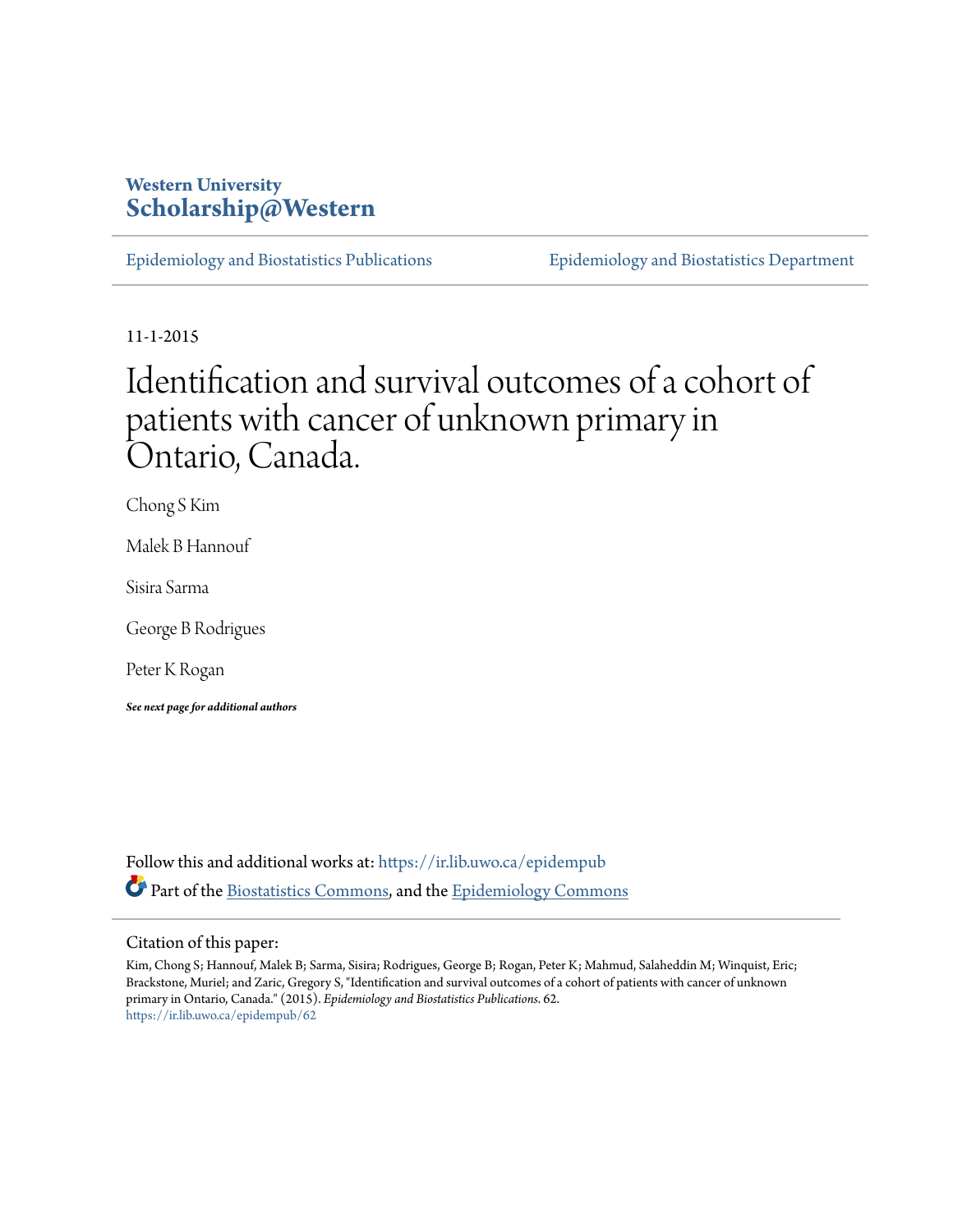#### **Authors**

Chong S Kim, Malek B Hannouf, Sisira Sarma, George B Rodrigues, Peter K Rogan, Salaheddin M Mahmud, Eric Winquist, Muriel Brackstone, and Gregory S Zaric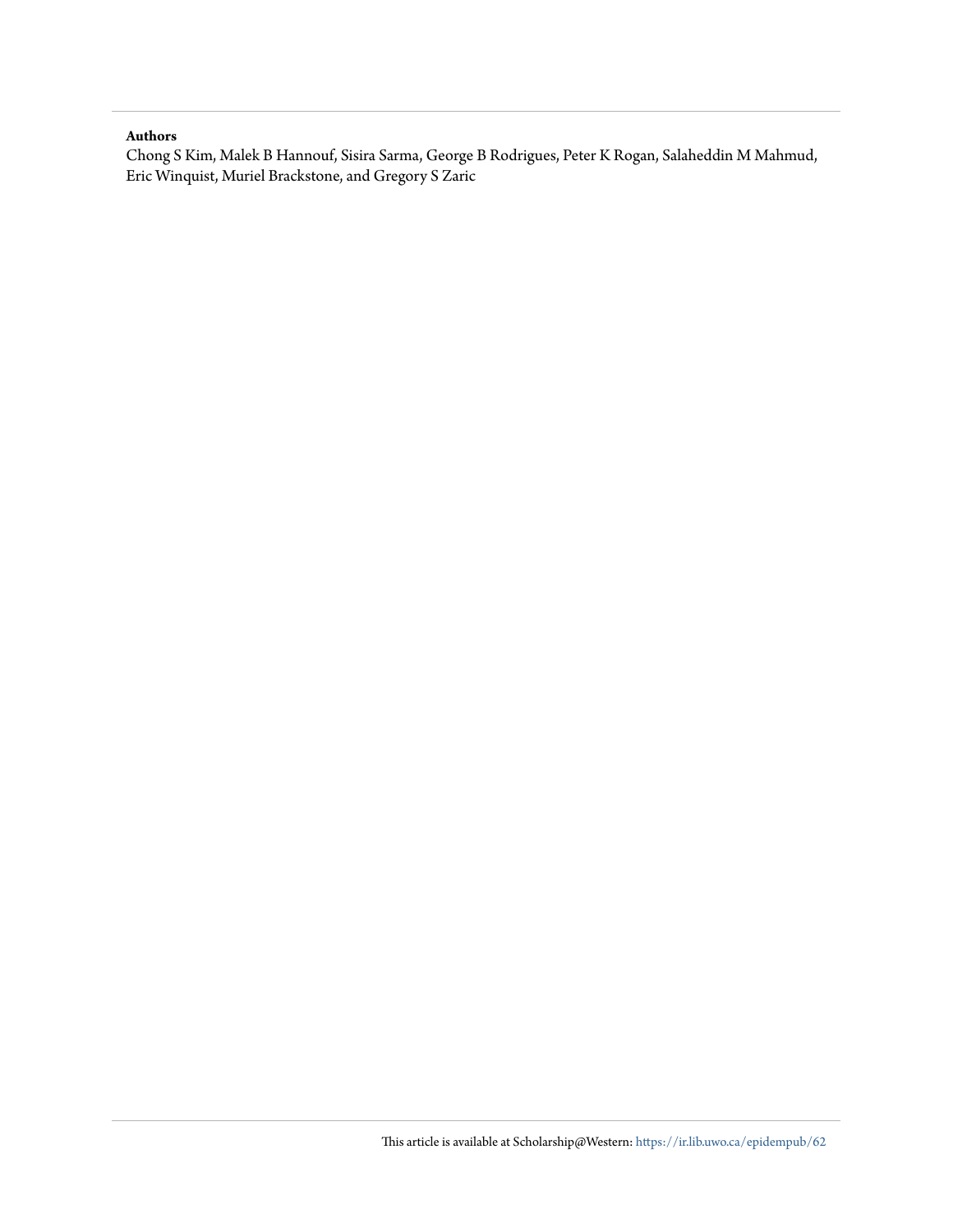## **Identification and survival outcomes of a cohort of patients with cancer of unknown**

## **primary in Ontario, Canada.**

<sup>1</sup>Chong S. Kim, <sup>1</sup>Malek B. Hannouf, <sup>1</sup>Sisira Sarma, <sup>7</sup>George B. Rodrigues, <sup>6</sup>Peter K. Rogan, <sup>5</sup> Salaheddin M Mahmud, <sup>4</sup>Eric Winquist, <sup>3</sup>Muriel Brackstone and <sup>1,2</sup>Gregory S. Zaric.

<sup>1</sup>Department of Epidemiology and Biostatistics, Western University, London, Ontario, Canada Richard Ivey School of Business, Western University, London, Ontario, Canada Department of Surgery, Western University, London, Ontario, Canada Department of Oncology, Western University, London, Ontario, Canada Community Health Sciences and Pharmacy, University of Manitoba, Winnipeg, Manitoba, Canada Department of Biochemistry, Western University, London, Ontario, Canada Department of Radiation Oncology, London Regional Cancer Program, London, Ontario, Canada

### **This is the pre-peer reviewed version of the following article:**

Identification and survival outcomes of a cohort of patients with cancer of unknown primary in Ontario, Canada, Acta Oncol. 2015 Nov;54(10):1781-7.

#### **which has been published in final form at:**

<http://www.tandfonline.com/doi/full/10.3109/0284186X.2015.1020965> (doi: 10.3109/0284186X.2015)**.**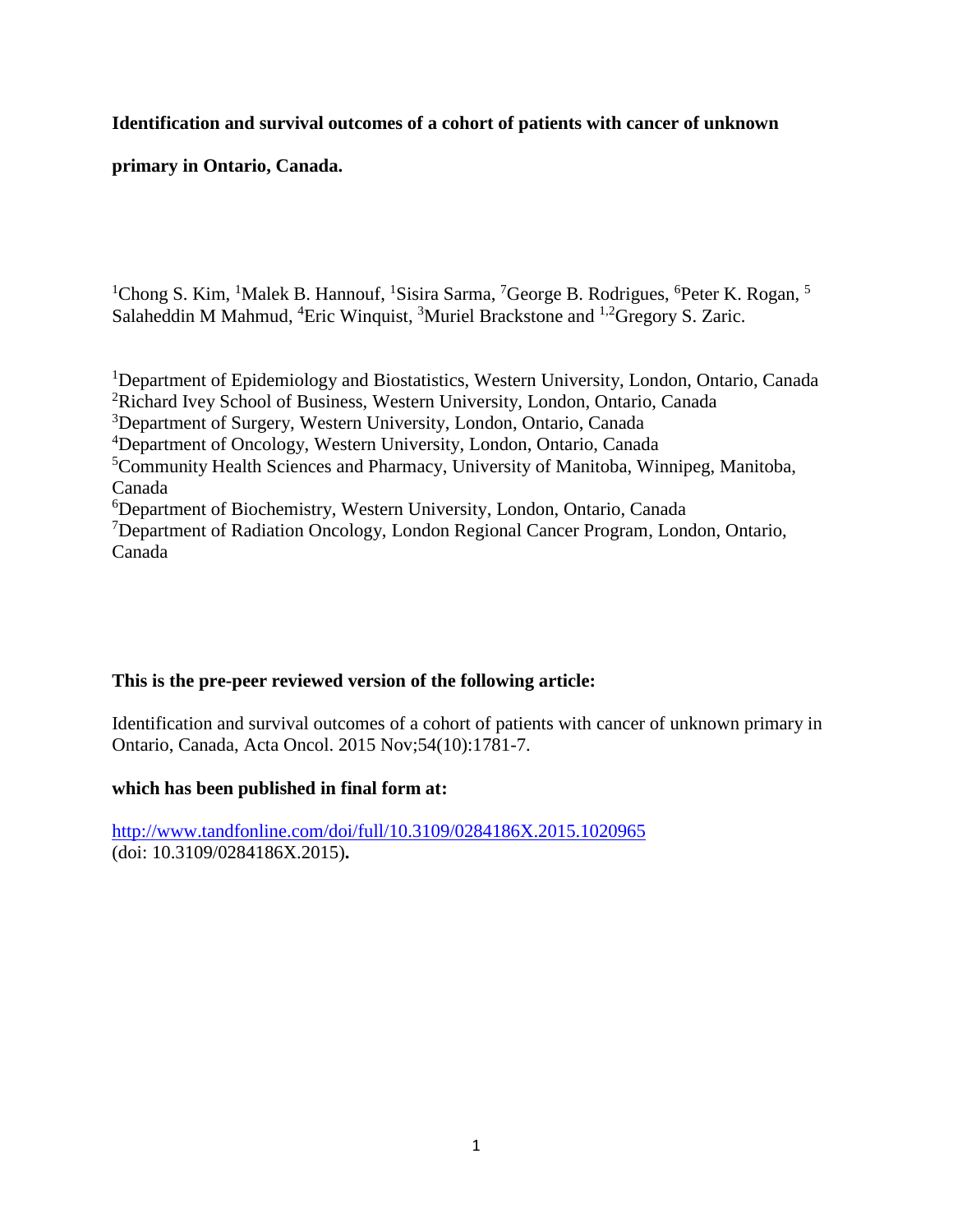## **Abstract**

**Background:** Cancer of unknown primary origin (CUP) is defined by the presence of pathologically identified metastatic disease without clinical or radiological evidence of a primary tumour. Our objective was to identify incident cases of CUP in Ontario, Canada, and determine the influence of histology and sites of metastases on overall survival (OS).

**Material and Methods:** We used the Ontario Cancer Registry (OCR) and the Same-Day Surgery and Discharge Abstract Database (SDS/DAD) to identify patients diagnosed with CUP in Ontario between January 1, 2000, and December 31, 2005. Patient diagnostic information, including histology and survival data, was obtained from the OCR. We cross-validated CUP diagnosis and obtained additional information about metastasis through data linkage with the SDS/DAD database. OS was assessed using Cox regression models adjusting for histology and sites of metastases.

**Results:** We identified 3,564 patients diagnosed with CUP. Patients without histologically confirmed disease (n=1,821) had a one-year OS of 10.9%, whereas patients with confirmed histology (n=1,743) had a one-year OS of 15.6%. The most common metastatic sites were in the respiratory or digestive systems  $(n=1,603)$ , and the most common histology was adenocarcinoma (n=939). Three-year survival rates were 3.5%, 5.3%, 41.6% and 3.6% among adenocarcinoma, unspecified carcinoma, squamous cell carcinoma and undifferentiated histology, respectively. Three-year survival rates were 40%, 2.4%, 8.0% and 4.6% among patients with metastases localized to lymph nodes, the respiratory or digestive systems, other specified sites, and unspecified sites, respectively.

**Conclusion:** CUP patients in Ontario have a poor prognosis. Some subgroups may have better survival rates, such as patients with metastases localized to lymph nodes and patients with squamous cell histology.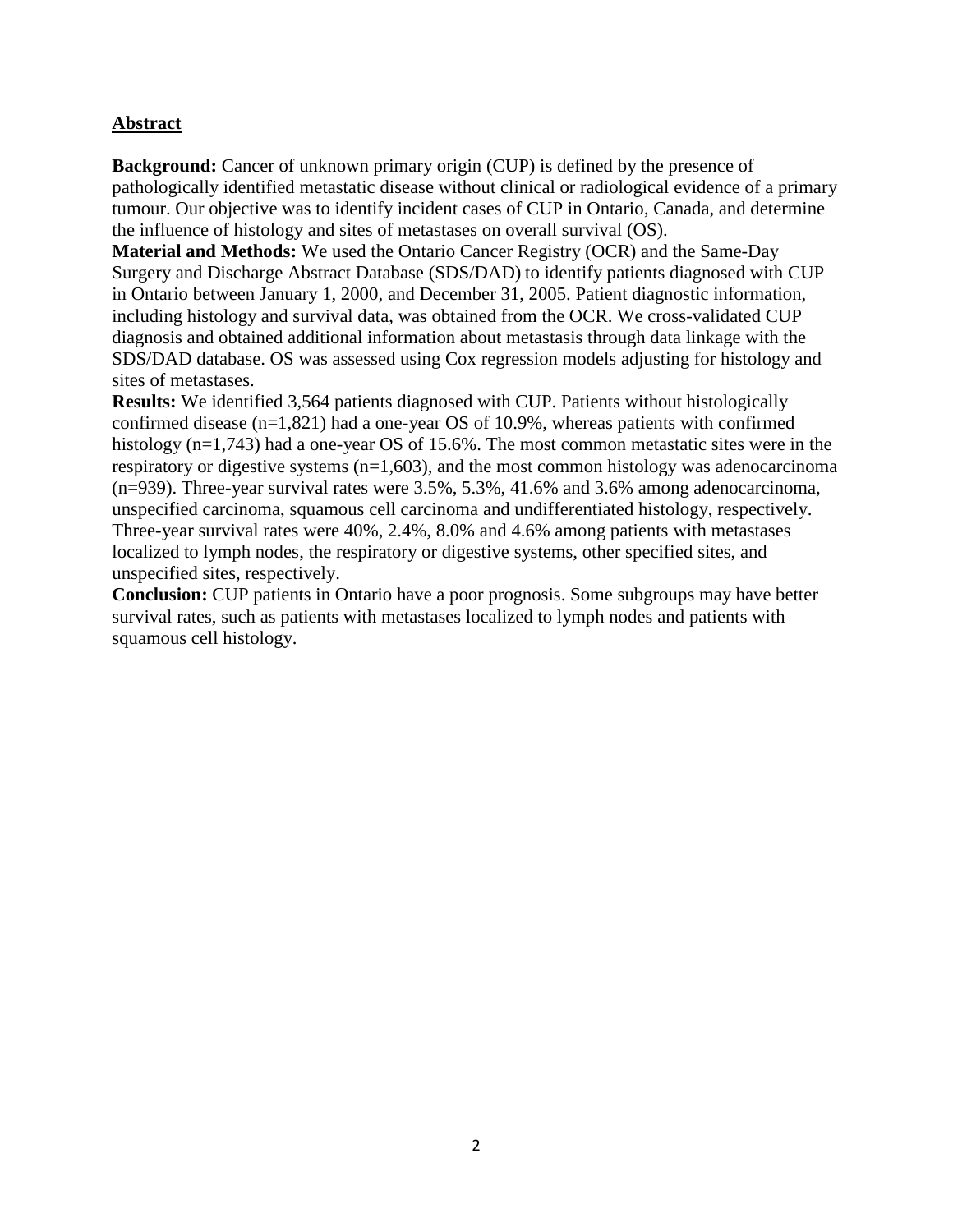#### **Background**

The primary objective for physicians treating patients presenting with a metastatic cancer is to identify the tumour's site of origin. The typical diagnostic work-up includes a detailed analysis of medical history, complete physical examination, full blood count and biochemical analysis, urinalysis and stool occult blood tests, histopathological review of the metastatic tumour biopsy and computed tomography (CT) scan of the chest, abdomen and pelvis [1]. If the primary tumour remains occult, examining metastatic tumour samples with additional immunohistochemical (IHC) staining becomes crucial in establishing a potential originating tissue as well as for directing further examination [2]. Additionally, tests such as mammography, upper and lower gastro-intestinal endoscopy, magnetic resonance imaging (MRI) and positron emission tomography (PET) may be considered. If the site of the primary tumour remains unidentified after additional diagnostic work-up, then the patient is considered to have cancer of unknown primary site or origin (CUP). The overall prognosis of CUP patients is poor, with an estimated three- to 10-month median survival [1]. While CUP accounts for approximately 3% to 5% of all incident cancers, it ranks among the top five causes of cancer deaths worldwide [3, 4].

Currently, little is known about the biology of CUP [3]. Epidemiological analyses of CUP cases have identified clinicopathological features, including sex, sites of the metastatic tumour and histopathology, that predict a favourable prognosis [4-6]. About 20% of CUP patients belong to favourable subsets and respond well after receiving site-specific therapies [1, 3, 7]. However, the majority of CUP patients do not fit into a favourable subset and present with metastatic cancer of major organs and multiple metastases [8]. While median survival in the unfavourable subgroup is under one year, prolonged survival in the favourable subgroup can extend beyond 13 years [7, 8].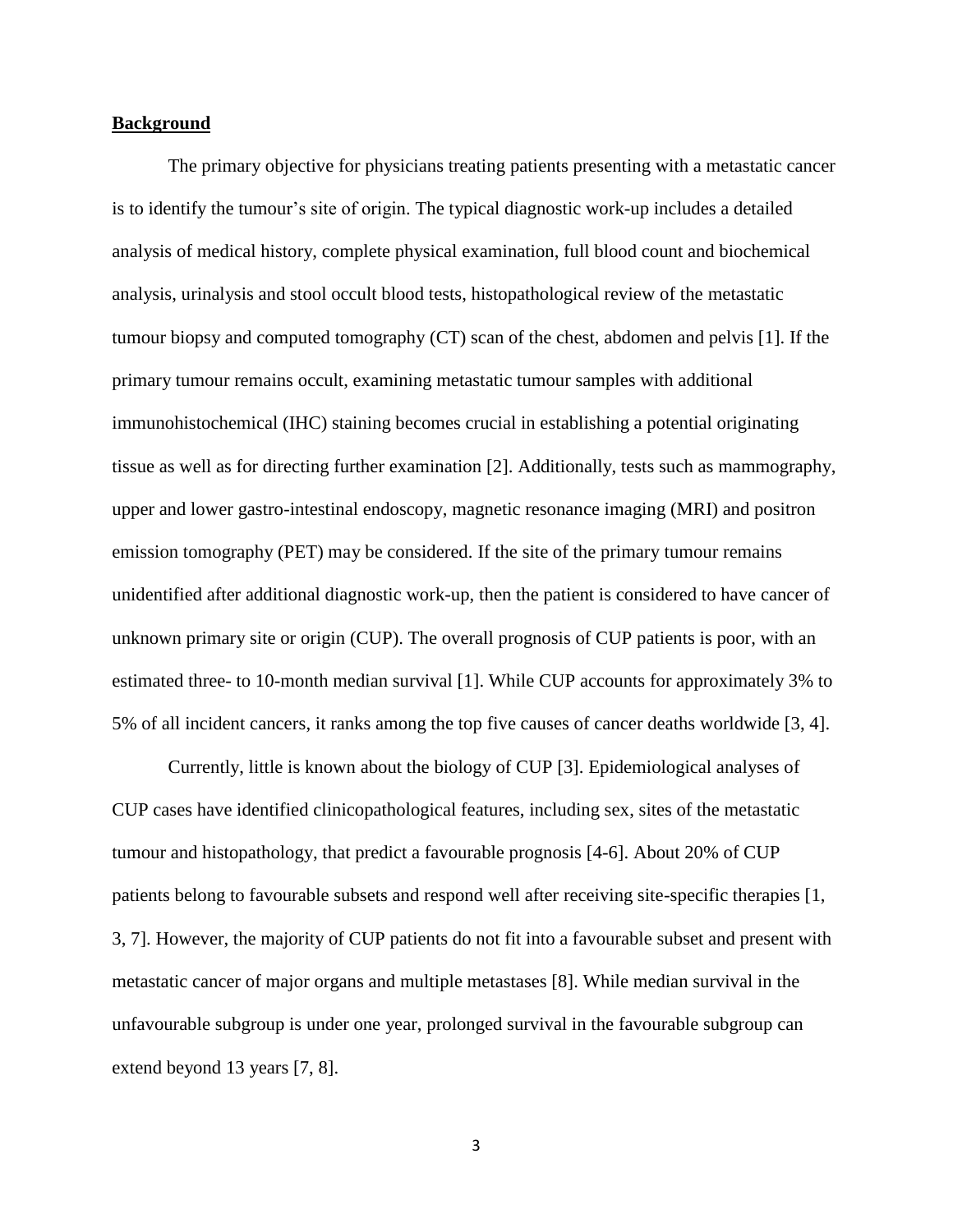In this study, we identify a cohort of CUP patients in Ontario, Canada, using provincial registries and administrative databases. We describe patient characteristics and examine overall survival using subgroups defined by histology and metastatic site. Similar studies have been conducted in Europe, but we are not aware of any published data on CUP survival in Canada [9- 12].

#### **Materials and Methods**

#### **Data Sources**

We used the Ontario Cancer Data Linkage project "*cd-link*" to obtain data from population-based administrative databases for Canada's largest province. The *cd-link* project is a data release mechanism in which patient-level data relevant to cancer research are linked at the Institute for Clinical Evaluative Sciences using encrypted health card numbers, de-identified, and, with the protections of a comprehensive Data Use Agreement (DUA), are provided to investigators at academic institutions in Ontario. Through the *cd-link* project, we gained access to the Ontario Cancer Registry (OCR) database and the Canadian Institute for Health Information (CIHI) Same-Day Surgery and Discharge Abstract Database (SDS/DAD). Ethics approval was obtained prior to accessing these databases.

Maintained by Cancer Care Ontario (CCO), the OCR is an electronic database that tracks all incident cases of cancers and associated mortality in Ontario. The OCR contains patient information that is compiled from the following sources: hospital pathology reports with a cancer diagnosis, patient records from CCO, electronic death records from the Registrar General of Ontario and hospitalization records documenting a cancer diagnosis from SDS/DAD (CIHI). Patient data from these sources are linked using probabilistic linkage, and each patient is assigned a unique identifier. For each patient, the OCR contains patient information, including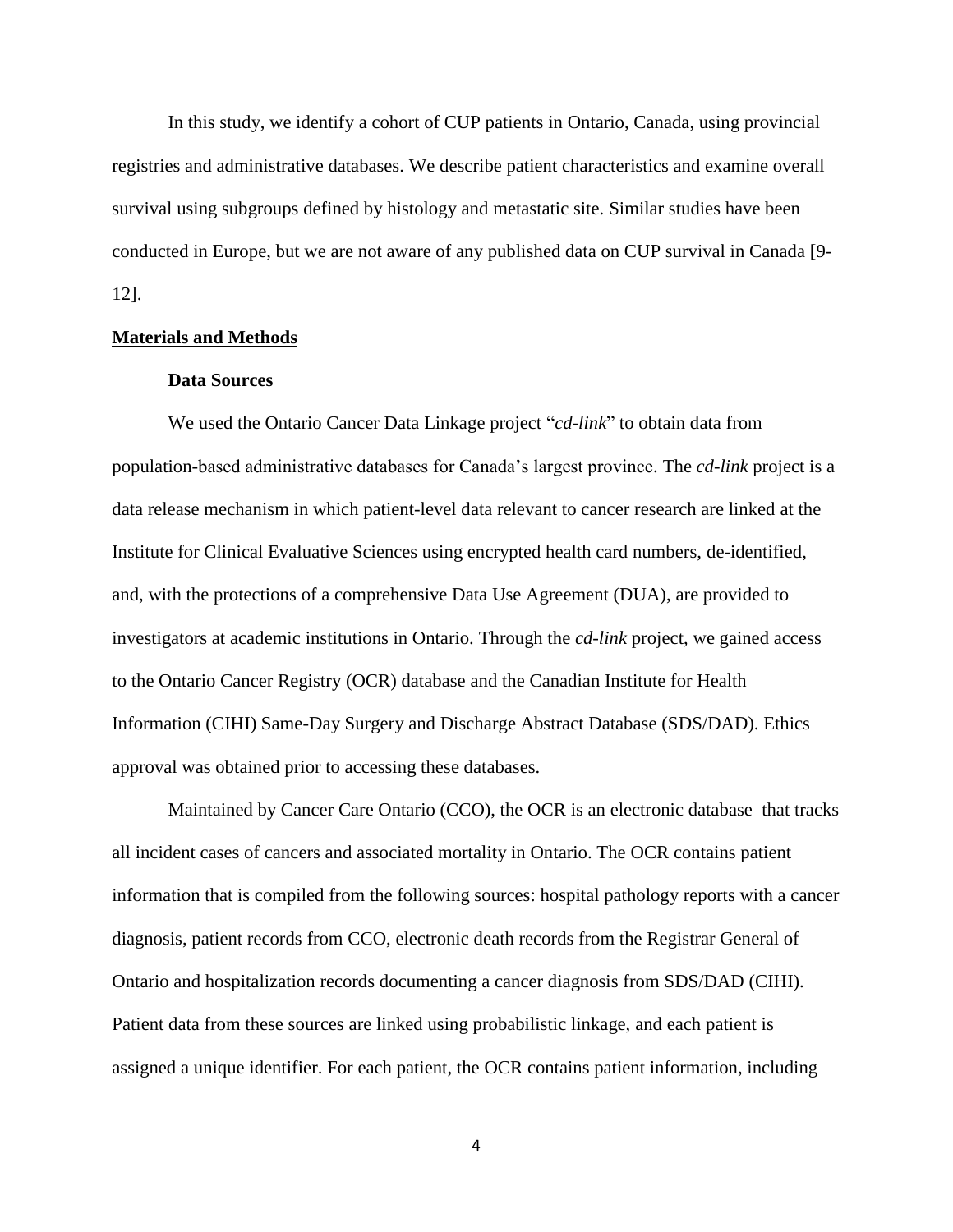their regional cancer centre registration date, whether an autopsy was completed, histology of biopsy, cause of death, institution of diagnosis, number of primary tumours and their first treatment date. The most up-to-date patient cancer diagnosis is recorded in the OCR database using the International Classification of Diseases 9th (ICD-9) before 2002 and ICD 10th (ICD-10) afterwards. The data quality of the OCR has been examined previously and was found to be highly accurate [13].

The SDS/DAD database contains patient-level data for acute, rehabilitation, chronic and day-surgery institutions in Ontario. Each observation in this database contains information about one hospital stay (DAD) or one same-day surgery stay (SDS). This database contains information regarding sex, date of birth, up to 25 diagnoses per hospitalization, procedures undertaken, length of stay and several variables indicating resource consumption.

#### **Identification of CUP Population**

We identified patients using the OCR and the SDS/DAD database. We defined CUP cases as any Ontario resident who was registered by the OCR during the period from January 1, 2000, to December 31, 2005, with one or more of the following diagnosis codes: cancer of unknown primary with metastatic sites localized to lymph nodes (ICD-9:196/ICD-10:C77), the respiratory or digestive systems (ICD-9:197/ICD-10:C78), other specified sites (ICD-9:198/ICD-10:C79), or without specification of metastatic site (ICD-9:199/ICD-10:C80). We used the SDS/DAD database to verify CUP diagnosis and inclusion in the cohort. We included patients where there was evidence in the SDS/DAD database of metastatic disease and CUP diagnosis from two months before until two months after the initial diagnosis. We excluded patients whose CUP diagnosis was changed to any other site later in the course of the disease and those who had a previous known primary cancer diagnosis (Figure 1).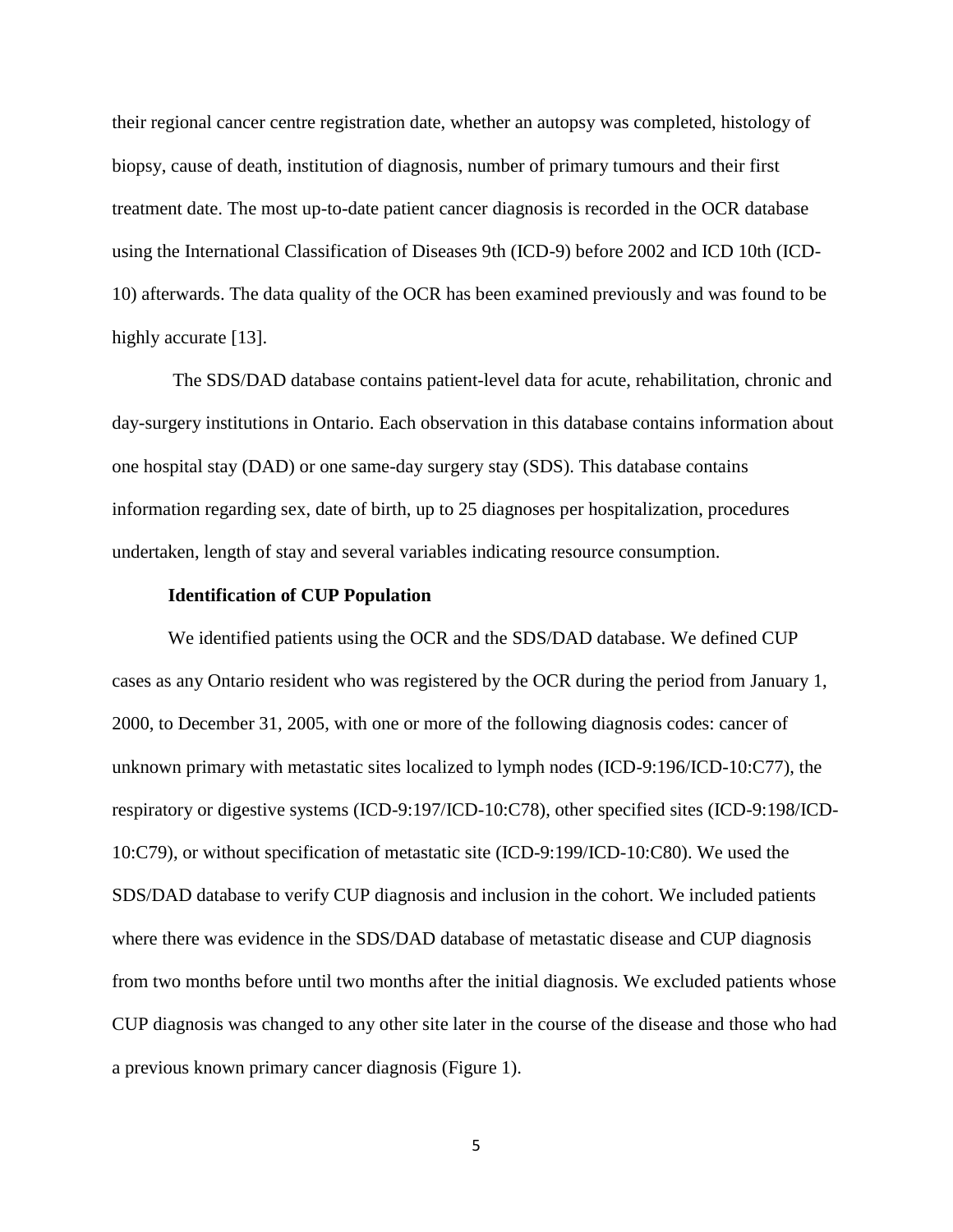We grouped patients by histology types using the International Classification of Diseases for Oncology, 3rd Edition (ICD-O-3) histology codes available from the OCR. The following ICD-O-3 codes were utilized: adenocarcinoma (8140-8580), squamous cell carcinoma (8050- 8089), unspecified carcinoma (8010-8049) and undifferentiated (8000-8004). Patients with no histologically confirmed disease (i.e., ICD-O-3 9990) were grouped in one category. All remaining ICD-O-3 codes were compiled as "other". We obtained five-year survival data from the OCR.

#### **Statistical Analysis**

All statistical analyses were performed using SAS software version 9.3 (SAS Institute, Cary, NC, U.S.A). The Kaplan-Meier method was used to generate survival curves, and the primary endpoint of this analysis was overall survival (OS). We used the log-rank test to assess the difference between survival curves of metastatic site and histology. We obtained hazard ratios (HRs) and 95% confidence intervals using Cox regression analyses adjusted for age and sex. All statistical tests were two-tailed and were conducted at the 5% significance level. Cell sizes of fewer than five patients were not reported, as required by the *cd-link* Data Usage Agreement.

#### **Results**

Patient and tumour characteristics are summarized in Table 1. During the study period, 52,619 patients were diagnosed with metastatic cancer, and of those, 3,564 (6.8%) had a final diagnosis of CUP. Histological samples provided the most common method for confirming diagnosis (43.8%). Confirmation of tumour cell type via histology was missing for 1,821 (51.1%) of CUP patients. For CUP patients with confirmed histology, metastatic tumours localized to the respiratory or digestive systems were most common  $(42.8\%)$ . Over half of all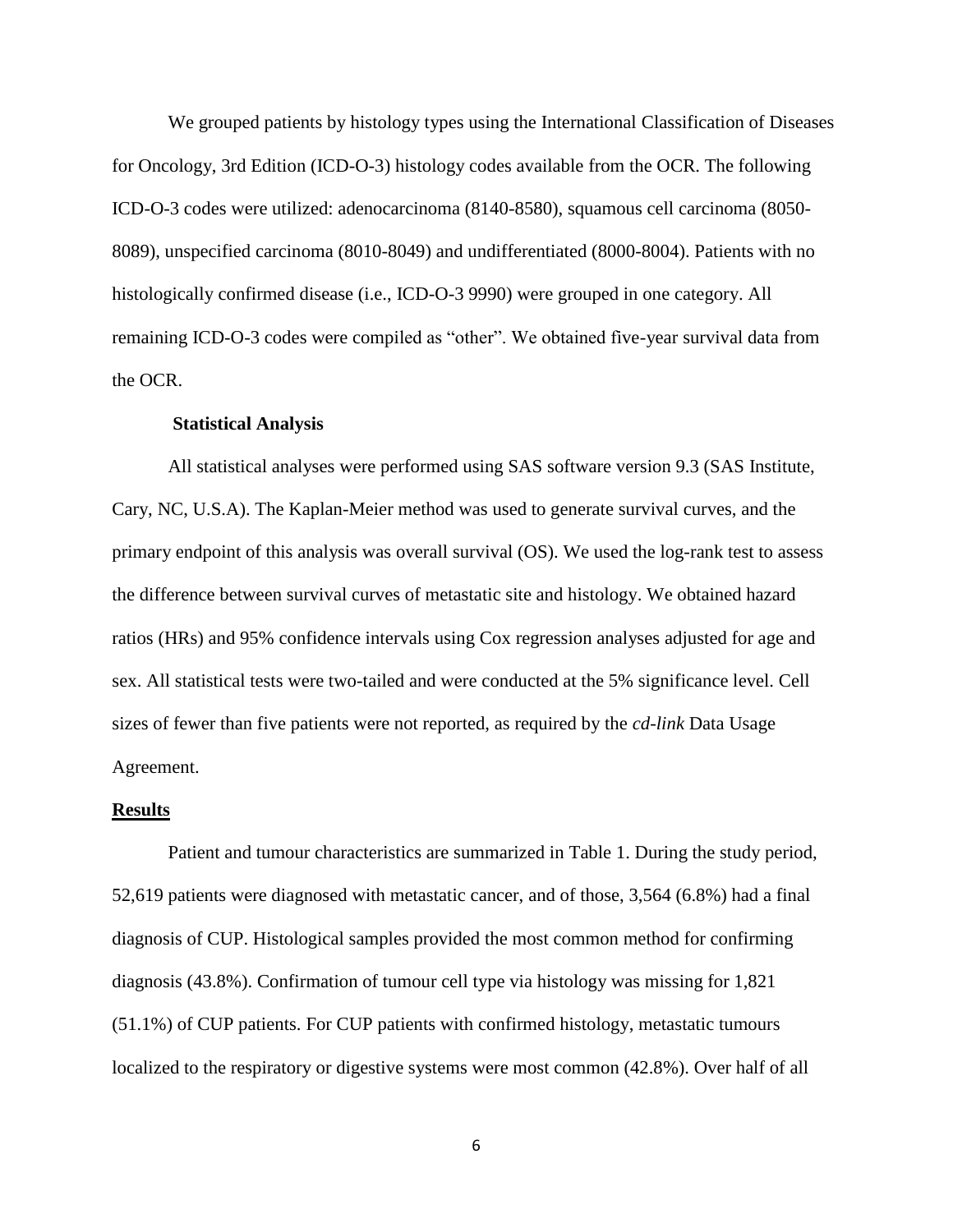tumours were adenocarcinomas (n=939). There were significant variations in histology by tumour location. For example, adenocarcimona was the most common histology for respiratory/digestive CUP (67.6%), other specified sites (43.8%) and unspecified sites (51.9%), but it only represented 23.4% of nodal CUP. Squamous cell carcinoma was the most common histology among nodal CUP (39.4%), but only represented 2.1% of respiratory/digestive CUP, 10.3% of other specified site CUP, and 5.4% of unspecified site CUP.

There was no difference in survival by gender (Table 2). Survival was better for younger patients, and this trend was consistent across all age groups. Patients lacking histology were older, on average, than those with histology (Table 1). Patients without histology were more likely to have unspecified site CUP and less likely to have nodal CUP compared to patients with confirmed histology. The overall survival of patients with known histology was significantly higher than survival among those without histology (Figure 2).

The Kaplan-Meier curves of OS are shown in Figure 3. The overall trend is similar among respiratory/digestive, other specified sites and unspecified CUP. Nodal CUP patients had a significantly higher one-year OS probability of 52.4% (log-rank *p*<0.0001) compared to all other subgroups. Patients with other specified site CUP were the next highest surviving group, with a one-year OS probability of 16.6%.

We stratified OS estimates by histology (Figure 4). Generally, patients with squamous cell carcinoma had higher one- and three-year OS within each metastatic site (Table 3). Patients with squamous cell carcinoma had a one-year OS probability of 59.5%, compared to the next highest one-year OS probability in the adenocarcinoma group at 11.3%. Nodal CUP with adenocarcinoma, squamous cell carcinoma or unspecified carcinoma histology had significantly better survival compared to similar histology tumours of other sites. In nodal CUP with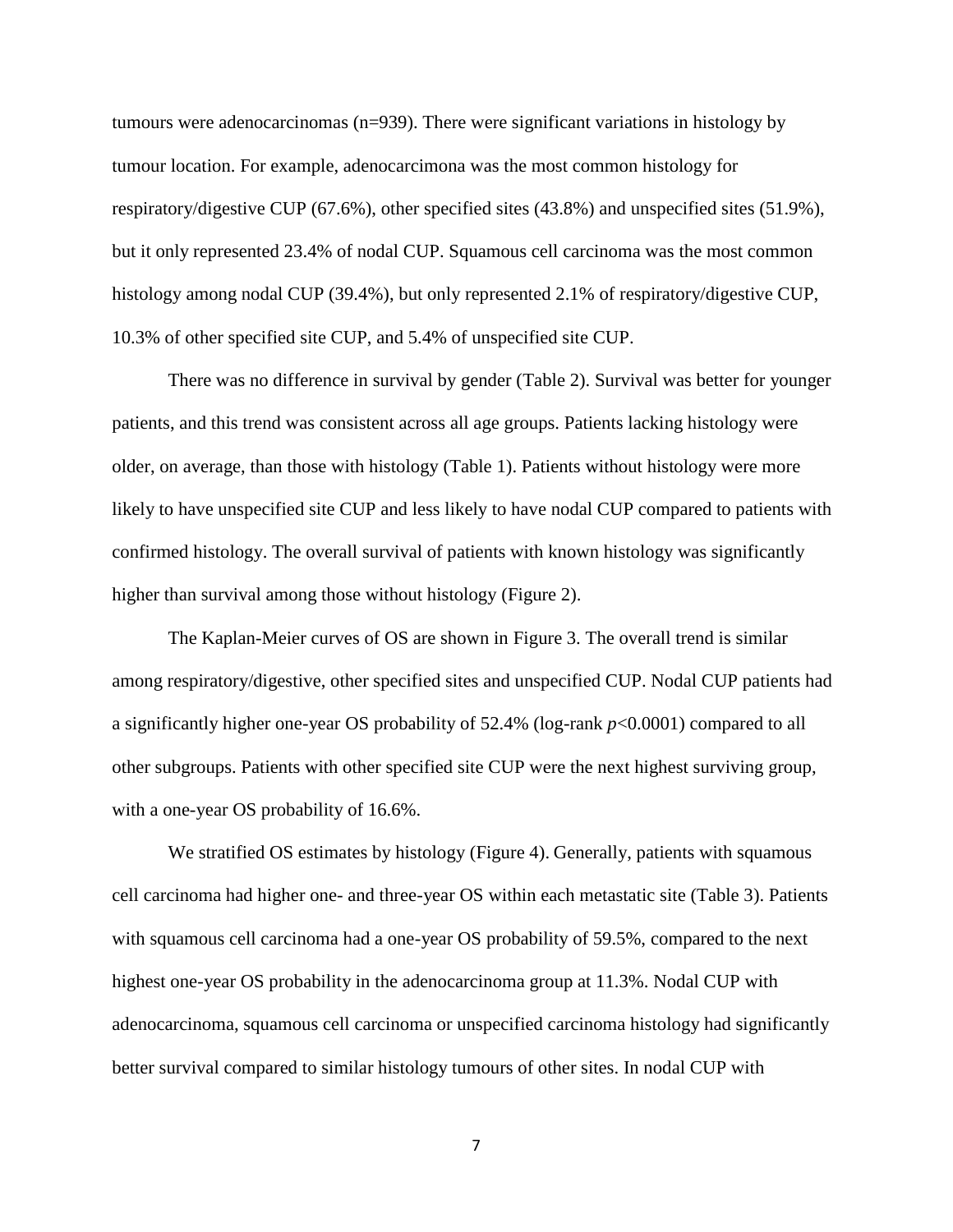undifferentiated histology, only unspecified site CUP had significantly worse survival. Nodal CUP had significantly better survival among all comparisons for CUP patients without histology.

#### **Discussion**

We identified a cohort of CUP patients in Ontario by cross-validating data from the OCR and the SDS/DAD database. Our work revealed that CUP patients in Ontario represent a significant portion of all metastatic cancers, accounting for approximately 6.8% of the total. We analyzed five-year survival as well as one-year hazard ratio (HR) subgrouped by metastatic site and histology. We found that survival varied by metastatic site and histology. Patients with nodal CUP had better survival than any other CUP metastatic site. Patients with metastases localized to either respiratory or digestive regions generally had some of the worst survival outcomes, regardless of histology. Among patients with squamous cell carcinoma, those with nonrespiratory/digestive metastases had the highest survival rates.

The short time window of data collection and the large cohort size constitute the strengths of this study and likely translate into consistent diagnosis and treatment during the collection period. Our CUP cohort is smaller than those of large, European-based population studies of CUP with sample sizes ranging from 18,911 to 57,638 [9, 11, 14]. However, our work encompassed a six-year period, whereas these studies included 21 [9] to 47 [11] years of observations. As a consequence, our study did not include CUP cases from the 1990s, a period that is suggested to have been the peak of CUP incidence from European cancer registries [11, 14]. Even without those CUP cases, our sample size is comparable, given the collection window.

Our findings are consistent with previous research. Increased survival in nodal CUP patients and patients with squamous cell histology has been described elsewhere [2, 11, 15] as well as decrased survival in respiratory/digestive CUP patients [16]. Our work largely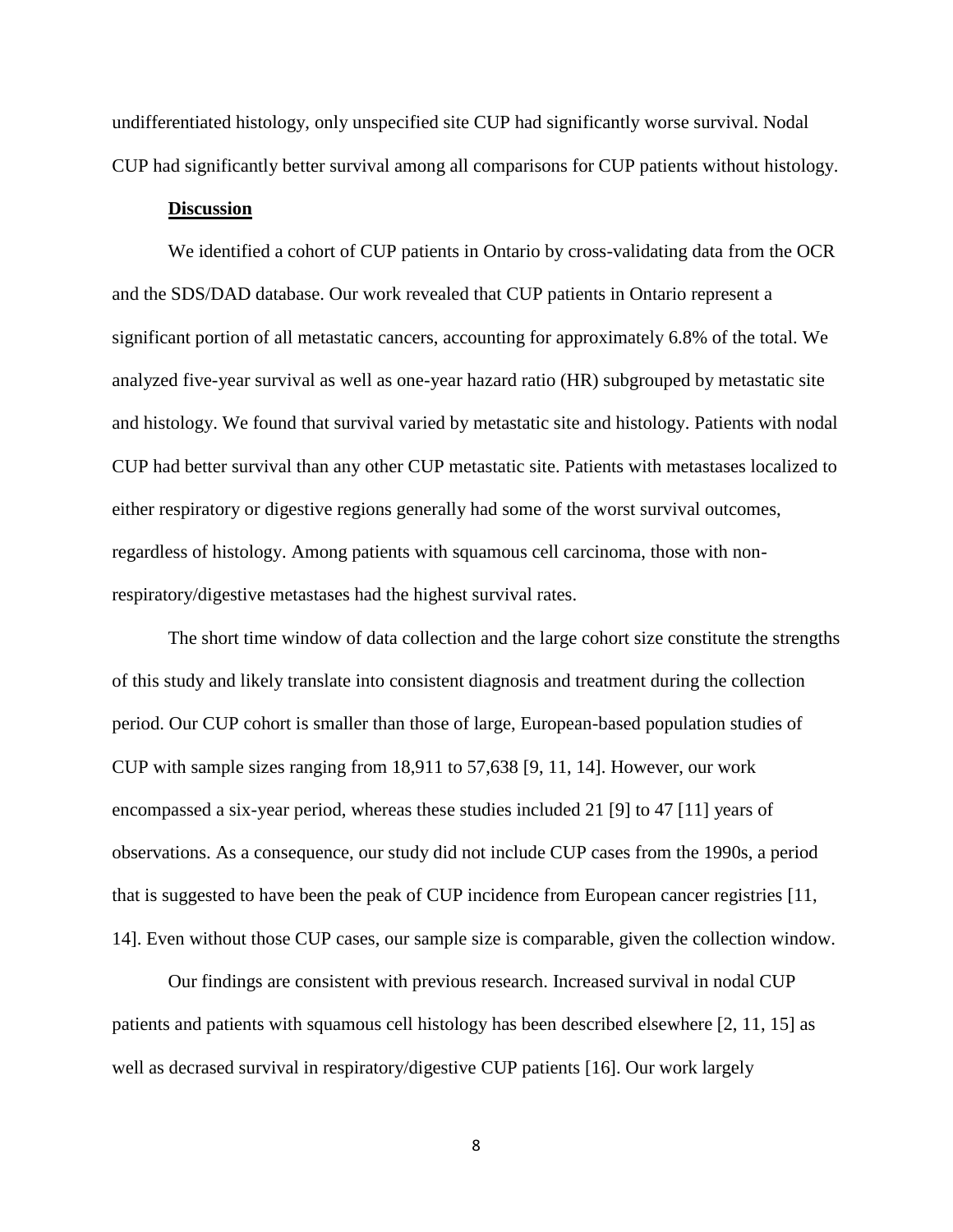corroborates what is currently known about CUP, but it also shows unique traits of this Canadian cohort. In a large Swedish cohort, Hemminki *et al.* found 24% survival after one year (n=7,730), whereas we observed a one-year survival of 13.7% (n=349) for unspecified site CUP patients [9]. This variation may be attributed to population differences or, more likely, to alternative diagnostic or therapeutic guidelines that occurred over the different time frames. If this observed difference can be accounted for by diagnostic or post-diagnostic treatment, it will be important to try and implement this aspect into the Canadian setting.

Among patients with squamous cell carcinoma, those with respiratory/digestive as the site had the worst survival outcomes. Lung cancer was identified as the main cause of death for extranodal squamous cell carcinoma CUP patients in Sweden [17]. Death from digestive cancers was also common. This suggests CUP involving respiratory and digestive sites are directly linked with patient outcome. Patients with non-respiratory/digestive squamous cell carcinoma may have their metastatic sites located such that treatment by radiation or surgery is possible. This is especially true for tumours located in the head and neck or inguinal area [18]. These favourable subgroups often present in such a way that a potential originating malignancy is suggested, directing therapeutic treatment [19].

Historically, therapeutic guidelines for CUP patients have recommended the use of platinum-based chemotherapy [2, 20, 21]. Although targeted treatments may be available for some subgroups of patients, platinum-based chemotherapy is often recommended to accompany such treatment [8]. For the majority of CUP patients, a platinum-based doublet regimen is often prescribed [22]. A recent systematic review of the unfavourable subset of CUP has raised questions about current clinical practice [23]. Phase II trials completed in the past 15 years have yielded inconclusive results regarding chemotherapy over best supportive care, and have not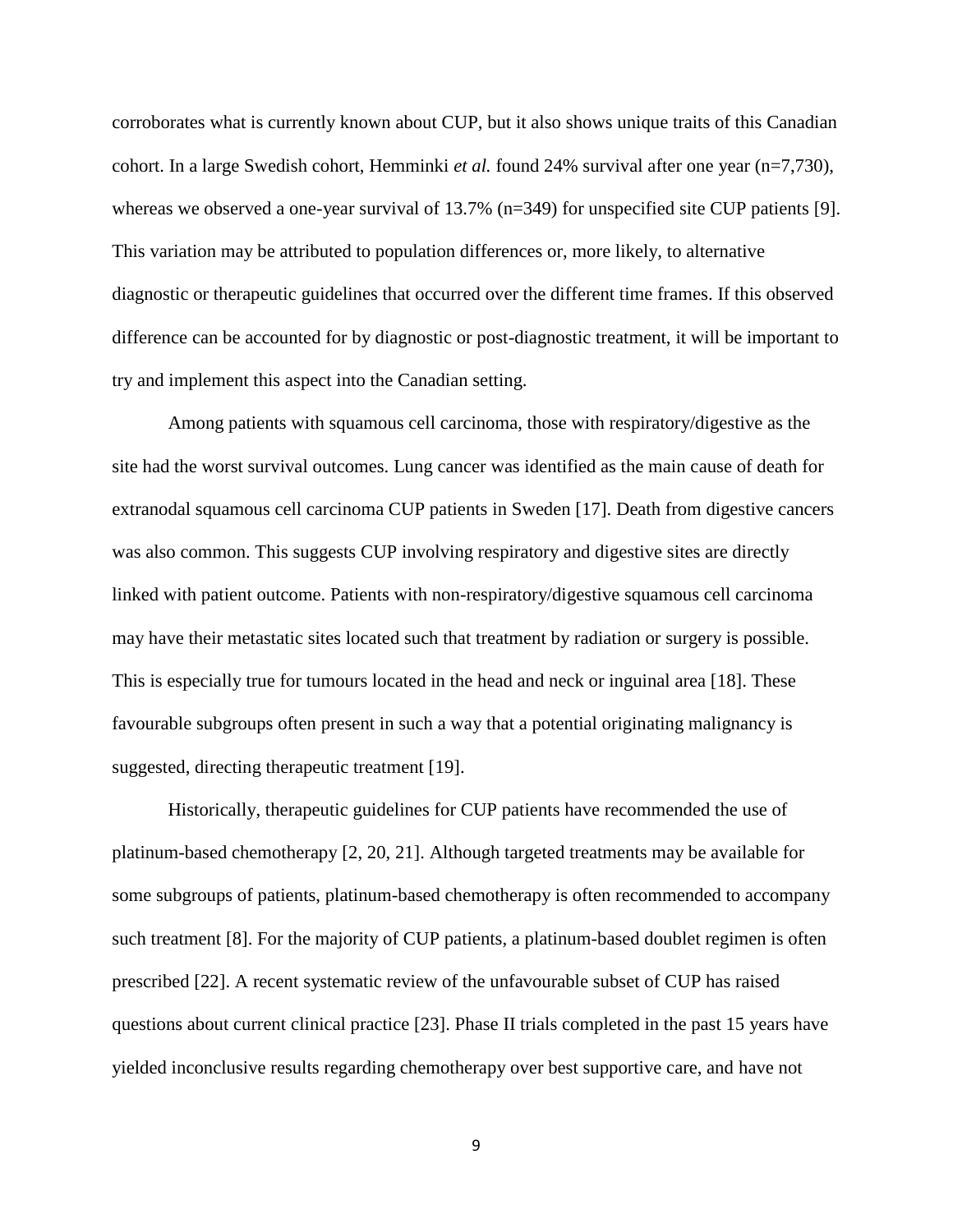clarified the benefit of treatment regimens with platinum-based chemotherapy over nonplatinum-based chemotherapy with single versus doublet or triplet chemotherapy regimens [23]. Future analyses describing treatment received by our study cohort is warranted to describe the Canadian clinical practice.

Fifty-one percent of our sample (1,821/3,564) did not have a confirmed histology. Given that this group had poor outcomes, with a minority of patients surviving beyond a few months (Figure 2), there may be clinical and administrative factors leading to an absence of histology. For instance, these patients may not have survived long enough for pathology analyses to be conducted. Many of these patients (98%) had operation as their method of confirmation. It is possible that for this subgroup, surgery revealed a poor prognosis such that histological tests were not ordered. It is also possible that, for some members of this group, CUP diagnosis was used by the registry as a temporary diagnosis but was never updated, so that the final record shows unconfirmed histology. Two recent population registry studies reported CUP with no histological evidence to comprise 30.3% and 58.4% of CUP cases [15, 24]. While this does not prove the accuracy of the CUP diagnosis, it does show these patients represent a significant and clinically visible subset of the CUP population.

The lack of certain information known to be relevant for the CUP population represents a limitation of this study. The number of metastatic sites is known to be associated with greater disease burden [21]. Indeed, one characteristic of the favourable subset of CUP patients is a single metastatic site. Additionally, several prognostic scores have been proposed with potential factors associated with CUP patient survival. However, the OCR does not capture the number of metastatic sites or prognostic markers, such as lactate dehydrogenase (LDH) level, albumin level and performance status [23, 25]. Application and validation of a prognostic model in this large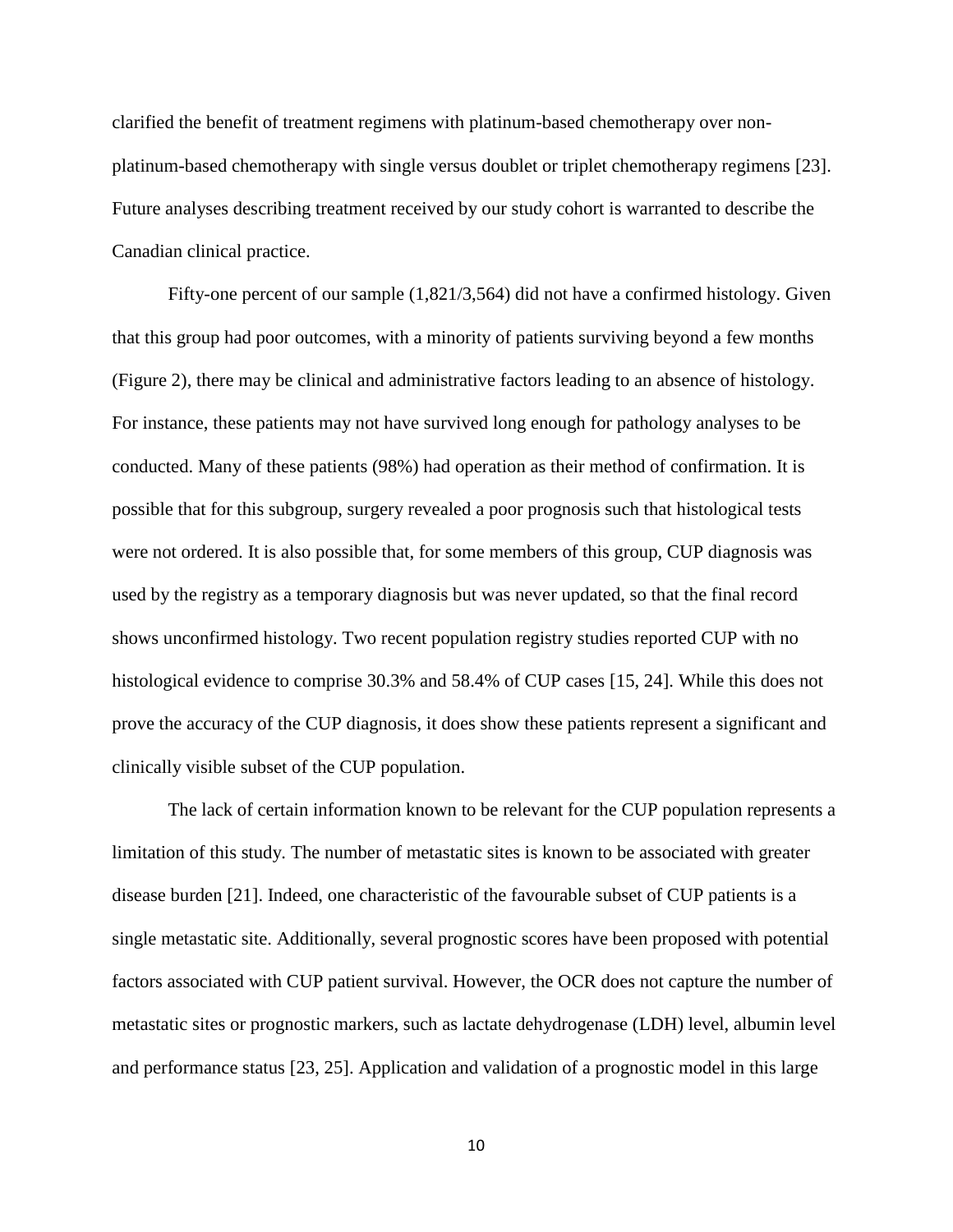CUP patient cohort could have important consequences in current clinical practice. Capturing the above data elements in administrative databases would significantly enhance research in this area. Treatment intensity in this cohort could prove to be valuable in establishing costs for treating patients with CUP and the relationship between survival and therapeutic procedures. This link has yet to be clearly demonstrated for CUP populations [23].

This study shows that CUP patients in Canada constitute a relatively large group of the metastatic cancer population and that this population is mainly composed of patients in the unfavourable CUP subgroup. Important differences in patient survival between this cohort and those identified in previous studies suggest a need for further study. Future research efforts should continue to explore new diagnostic tools for this population, especially those with unfavourable characteristics.

**Acknowledgments:** This study was supported by the Canadian Institutes of Health Research. SMM, PKR and GSZ are supported by the Canada Research Chairs Program.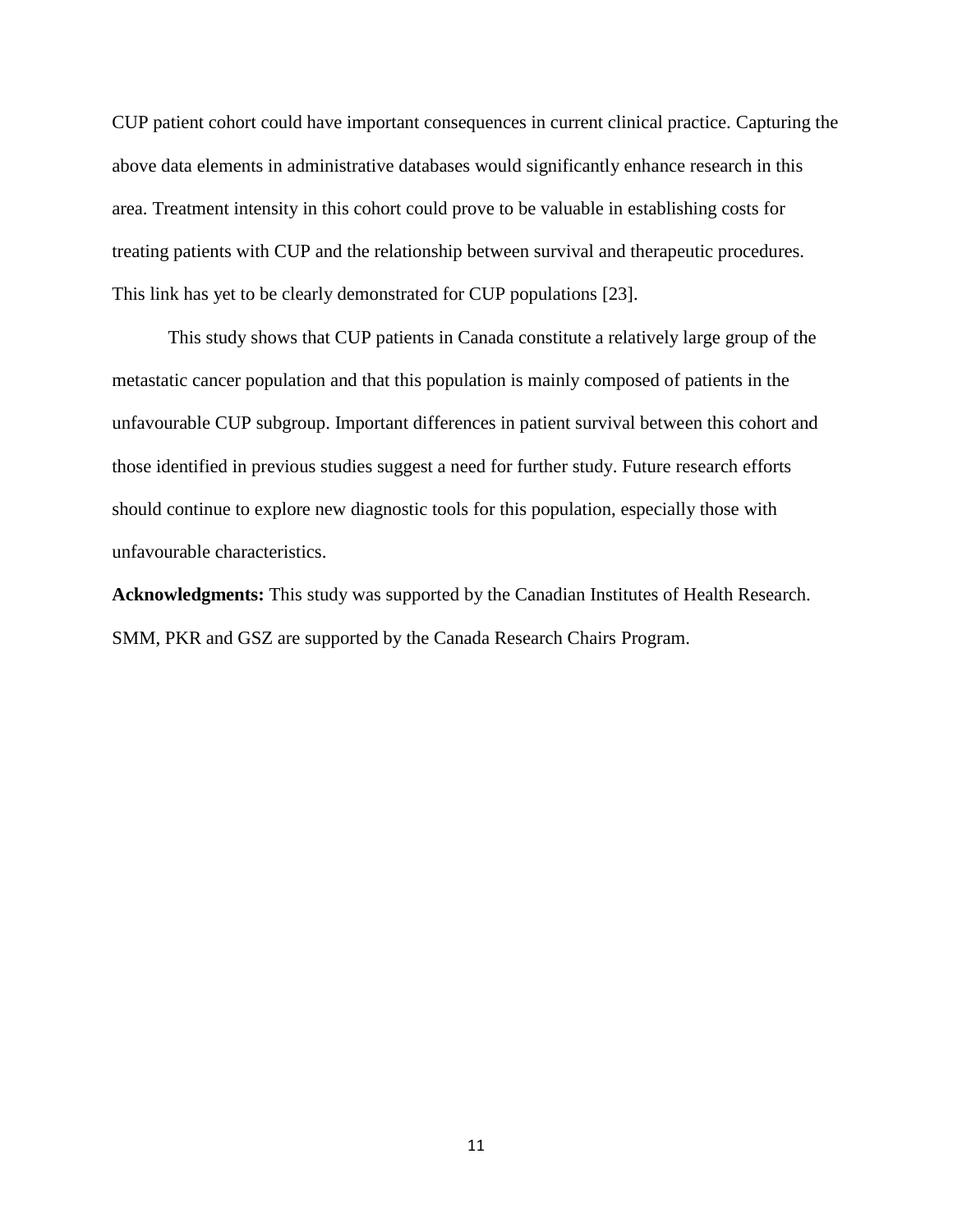| Patient characteristics             | Histologically confirmed | Missing histology |
|-------------------------------------|--------------------------|-------------------|
|                                     | $n=1,743$ (%)            | $n=1,821(%)$      |
| Age (average)                       | 69                       | 76                |
| $<$ 39                              | 31(1.8)                  | 22(1.2)           |
| 40-49                               | 109(6.3)                 | 47(2.6)           |
| 50-59                               | 235(13.5)                | 106(5.8)          |
| 60-69                               | 399 (22.9)               | 237 (13.0)        |
| 70-79                               | 575 (33.0)               | 589 (32.3)        |
| >80                                 | 394 (22.6)               | 820 (45.0)        |
| Gender                              |                          |                   |
| Male                                | 866 (49.7)               | 847 (46.5)        |
| Year of diagnosis                   |                          |                   |
| 2000                                | 280 (16.1)               | 308 (16.9)        |
| 2001                                | 289 (16.6)               | 337 (18.5)        |
| 2002                                | 289 (16.6)               | 298 (16.4)        |
| 2003                                | 307 (17.6)               | 315 (17.3)        |
| 2004                                | 295 (16.9)               | 275(15.1)         |
| 2005                                | 283 (16.2)               | 288 (15.8)        |
| Site                                |                          |                   |
| Nodal CUP (196/C77)                 | 191 (11.0)               | 42(2.3)           |
| Respiratory/digestive CUP (197/C78) | 746 (42.8)               | 857 (47.1)        |
| Other specified site CUP (198/C79)  | 457 (26.2)               | 361 (19.8)        |
| Unspecified site CUP (199/C80)      | 349 (20.0)               | 561 (30.8)        |
| Histology                           |                          |                   |
| Adenocarcinoma                      | 939 (53.9)               | $\boldsymbol{0}$  |
| Squamous cell carcinoma             | 173 (9.9)                | $\boldsymbol{0}$  |
| Unspecified carcinoma               | 475 (27.3)               | $\boldsymbol{0}$  |
| Undifferentiated                    | 139(8.0)                 | $\boldsymbol{0}$  |
| Other*                              | 17(1.0)                  | $\boldsymbol{0}$  |
| No histological evidence            | $\boldsymbol{0}$         | 1821 (100)        |
| Diagnostic conformation method      |                          |                   |
| Histology                           | 1075(61.7)               | $\boldsymbol{0}$  |
| Cytology                            | 341 (19.6)               | $\boldsymbol{0}$  |
| Operation                           | 194(11.1)                | 1787 (98.1)       |
| X-Ray                               | 117(6.7)                 | $\boldsymbol{0}$  |
| Unknown or Other                    | 10(0.6)                  | 34(1.9)           |
| Judgement or autopsy                | 6(0.4)                   | $\boldsymbol{0}$  |

Table 1. Demographic characteristics of the CUP cohort.

\*Includes sarcoma, lymphoma, other hematologic, melanoma and other specified carcinoma.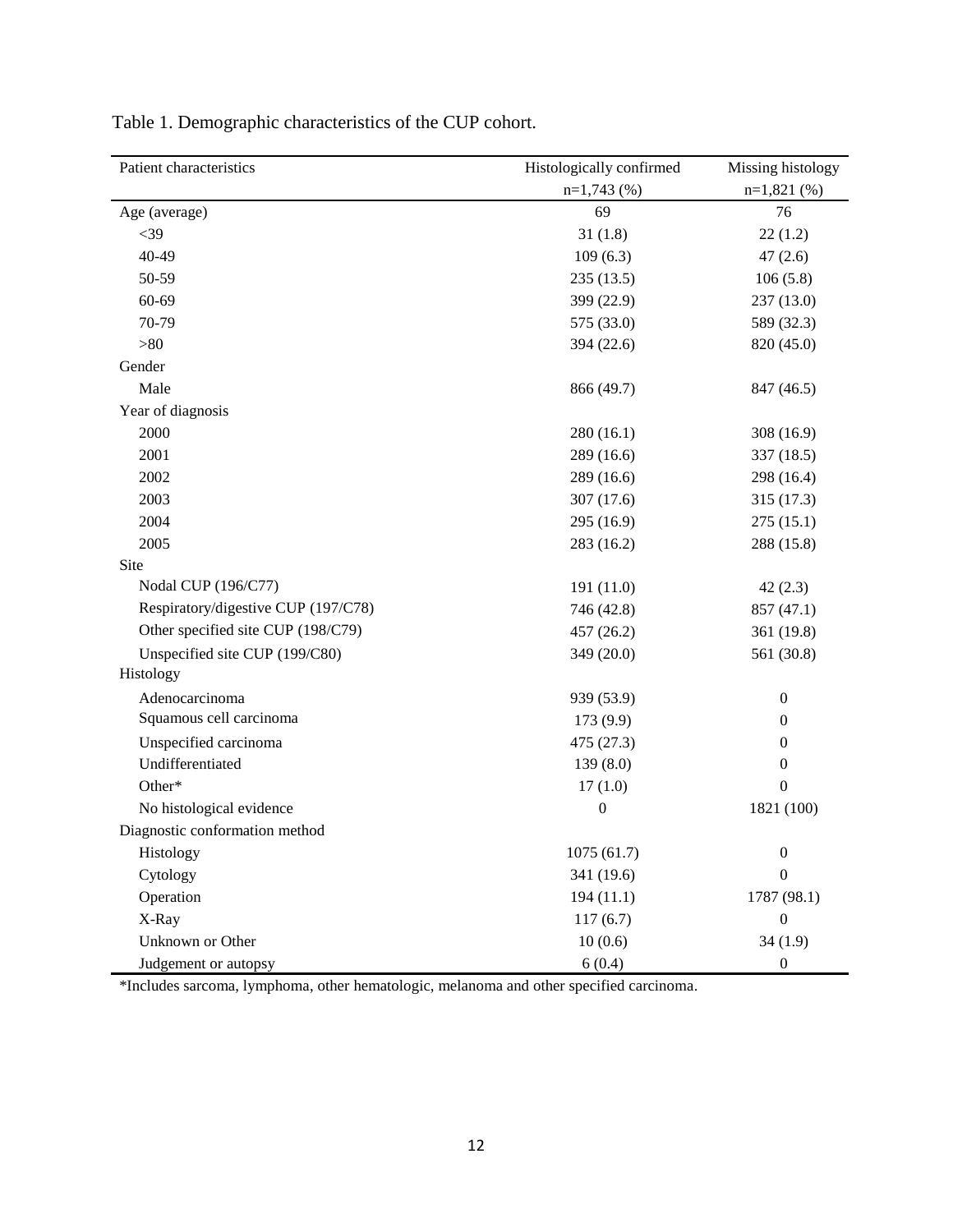|        | $\mathbf n$ | HR   | $P$ -value |
|--------|-------------|------|------------|
|        |             |      |            |
| Male   | 867         | 1.06 | 0.2850     |
| Female | 876         | 1.00 | Ref        |
|        |             |      |            |
| $<$ 39 | 31          | 0.50 | 0.0010     |
| 40-49  | 109         | 0.55 | < .0001    |
| 50-59  | 235         | 0.66 | < .0001    |
| 60-69  | 399         | 0.78 | 0.0007     |
| 70-79  | 575         | 0.86 | 0.0270     |
| >80    | 394         | 1.00 | Ref        |
|        |             |      |            |

Table 2. One-year hazard ratio (HR) by gender and age group.

*Ref* = Reference group used for hazard ratio calculation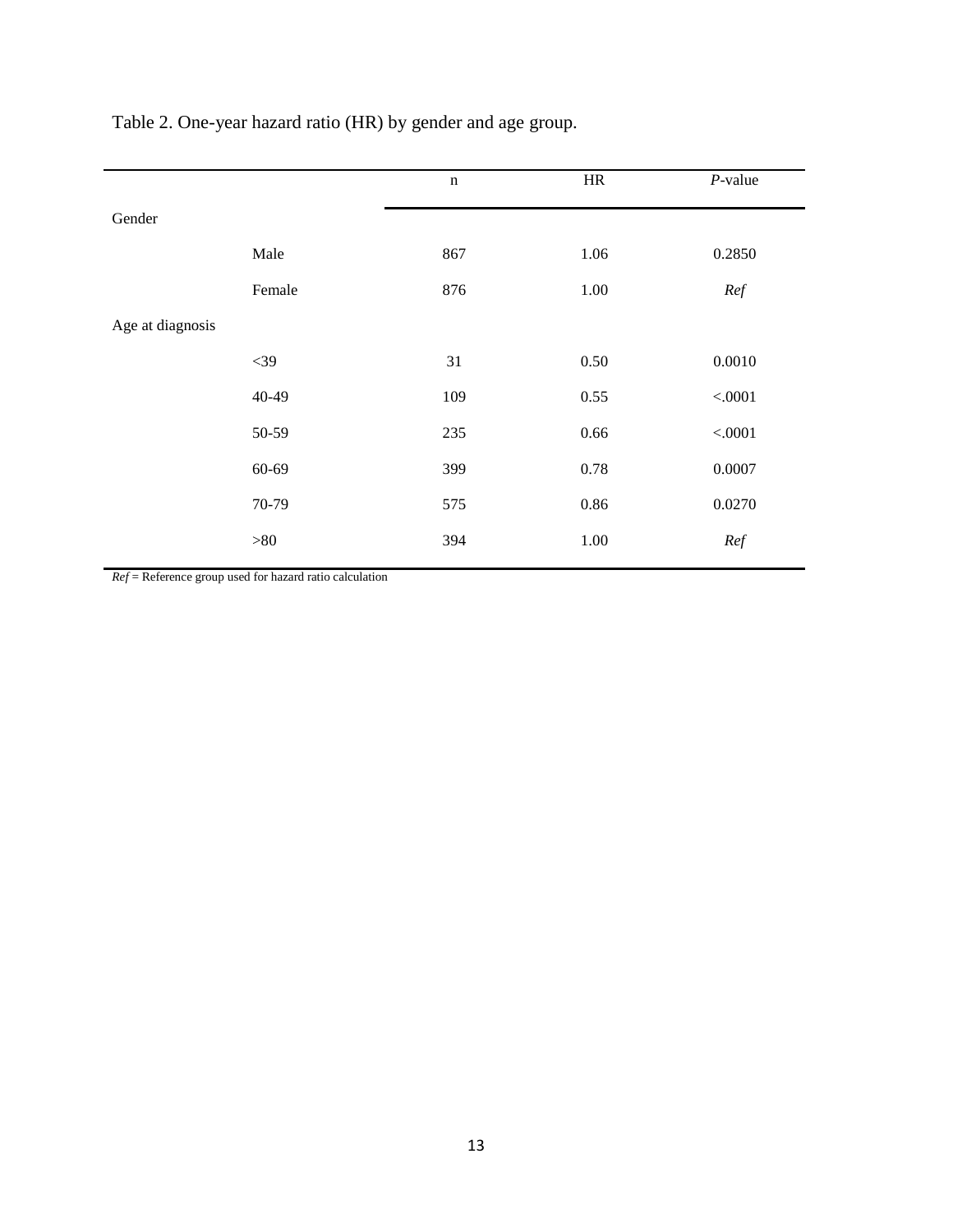|                             | Nodal CUP |        |      |      |           | Respiratory/digestive CUP |                |       |            | Other specified sites CUP |      |      |      |            |           | Total          |                |       |            |           |                         |      |
|-----------------------------|-----------|--------|------|------|-----------|---------------------------|----------------|-------|------------|---------------------------|------|------|------|------------|-----------|----------------|----------------|-------|------------|-----------|-------------------------|------|
|                             | (196/C77) |        |      |      | (197/C78) |                           |                |       | (198/C79)  |                           |      |      |      |            |           |                |                |       |            |           |                         |      |
|                             | <b>OS</b> | 1 y    | 3y   | HR   | <b>OS</b> | 1 <sub>v</sub>            | 3y             | HR    | $P$ -value | <b>OS</b>                 | 1 y  | 3y   | HR   | $P$ -value | <b>OS</b> | 1 <sub>v</sub> | 3y             | HR    | $P$ -value | <b>OS</b> | $\mathbf{1} \mathbf{y}$ | 3y   |
| Adenocarcinoma              | 6.0       | 35.7   | 13   | 1.00 | 1.4       | 7.9                       | 3              | 2.36  | < .0001    | 2.6                       | 11.5 | 4    | 1.92 | 0.0005     | 1.7       | 13.7           | 5              | 2.10  | < .0001    | 1.8       | 11.3                    | 3.5  |
| Squamous cell<br>carcinoma  | 60.0      | 77.7   | 59   | 1.00 | 2.9       | $\boldsymbol{0}$          | $\overline{0}$ | 10.01 | < .0001    | 11.3                      | 51   | 26.5 | 2.37 | 0.0014     | 12.5      | 52.6           | 31.6           | 2.98  | 0.0076     | 20.4      | 59.5                    | 41.6 |
| Unspecified<br>carcinoma    | 3.3       | 33.3   | 31   | 1.00 | 0.8       | 5.2                       | $NR^+$         | 2.34  | < .0001    | 2.3                       | 13.5 | 5.1  | 1.50 | 0.0539     | 0.9       | 3.7            | $NR^{\dagger}$ | 2.49  | < .0001    | 1.4       | 10.1                    | 5.3  |
| Undifferentiated            |           | $NR^*$ |      | 1.00 | 0.9       | 4.3                       | $\overline{0}$ | 6.84  | 0.0631     | 1.7                       | 17.7 | 5.9  | 3.99 | 0.1801     | 1.2       | $\overline{0}$ | $\overline{0}$ | 11.09 | 0.0240     | 1.2       | 9.4                     | 3.6  |
| No histological<br>evidence | 5.2       | 38.1   | 33.3 | 1.00 | 0.6       | 6.9                       | $\overline{0}$ | 2.53  | < .0001    | 0.8                       | 16.3 | 12.2 | 1.94 | 0.0015     | 0.5       | 11.6           | 6.8            | 2.12  | 0.0002     | 0.5       | 10.9                    | 6.9  |
| Total                       | 13.9      | 52.4   | 38.2 | 1.00 | 0.9       | 6.7                       | 2.8            | 3.93  | < 0.0001   | 1.6                       | 16.6 | 9.3  | 2.66 | < .0001    | 0.8       | 11.4           | 6.0            | 3.36  | < .0001    | 0.8       | 13.2                    | 7.4  |

Table 3. One-year (1 y), three-year (3 y) survival (%), median overall survival (OS, months) and one-year adjusted hazard ratios (HR) stratified by metastatic site and histology (n=1743)

 $N = Not$  reported in accordance with the cd-link DUA

 $OS = Median overall survival in months$ 

CUP with metastatic sites localized to lymph nodes (ICD-9:196/ICD-10:C77) used as the reference group in HR calculations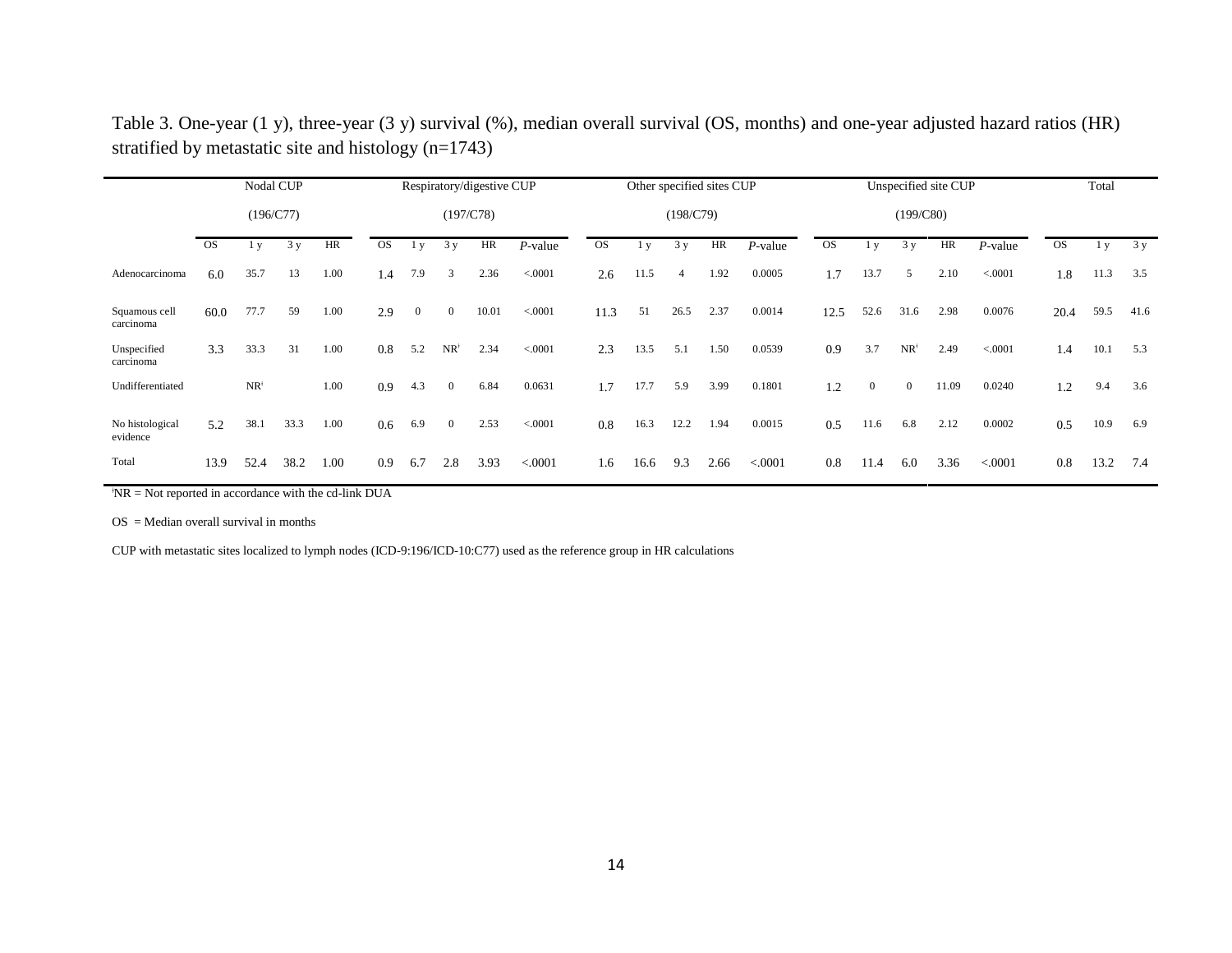## **Figures**

Figure 1: Cohort identification flowchart.

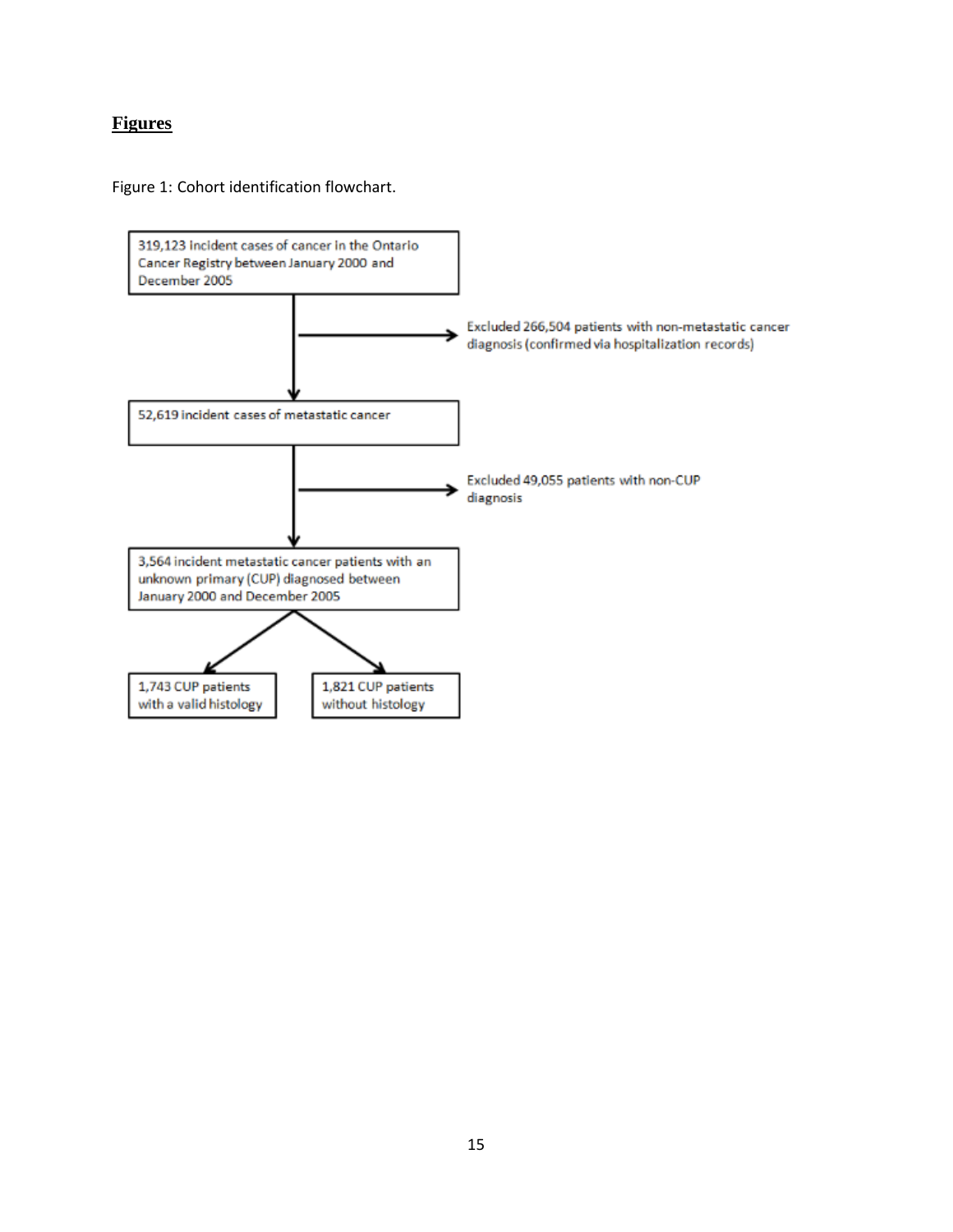

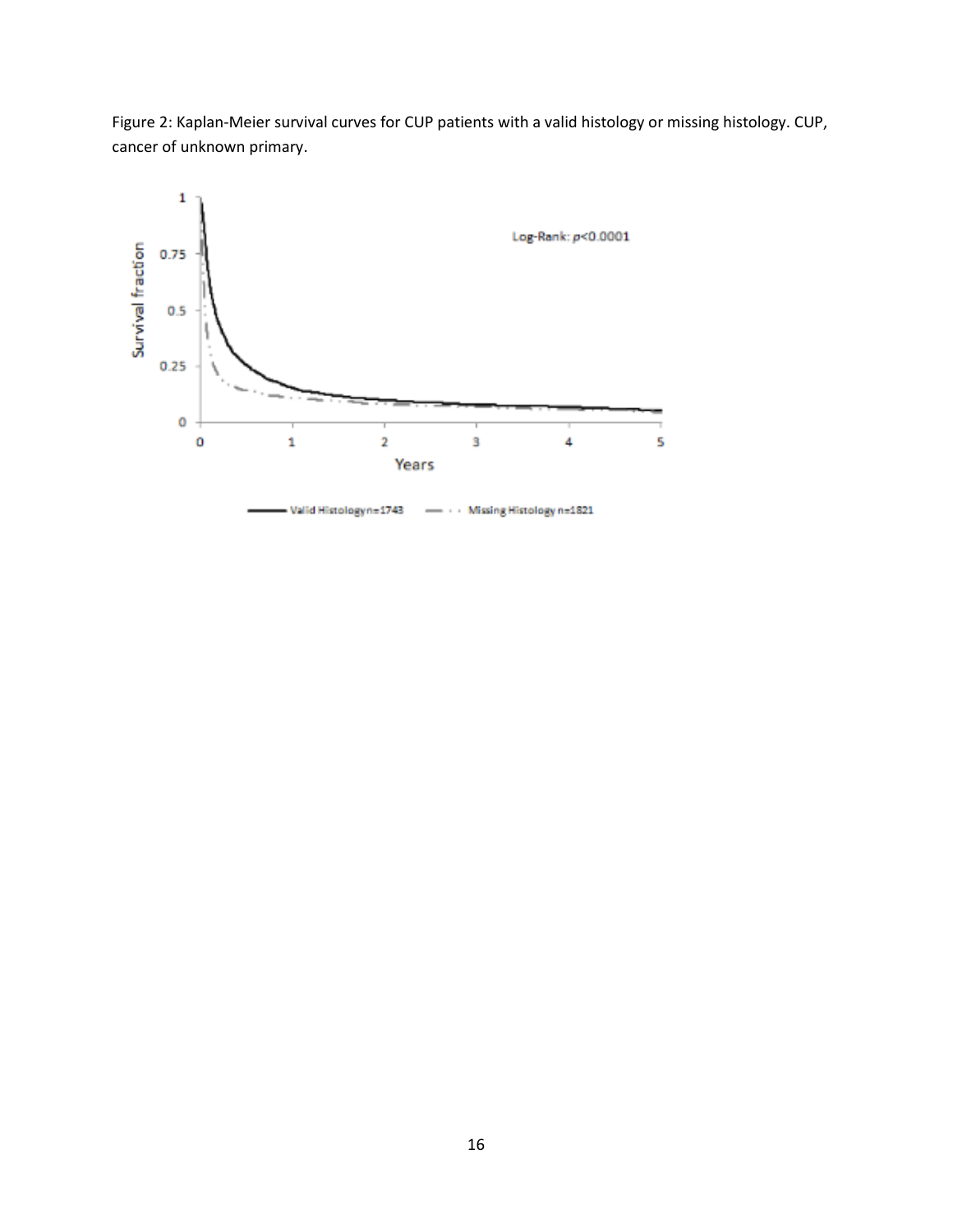

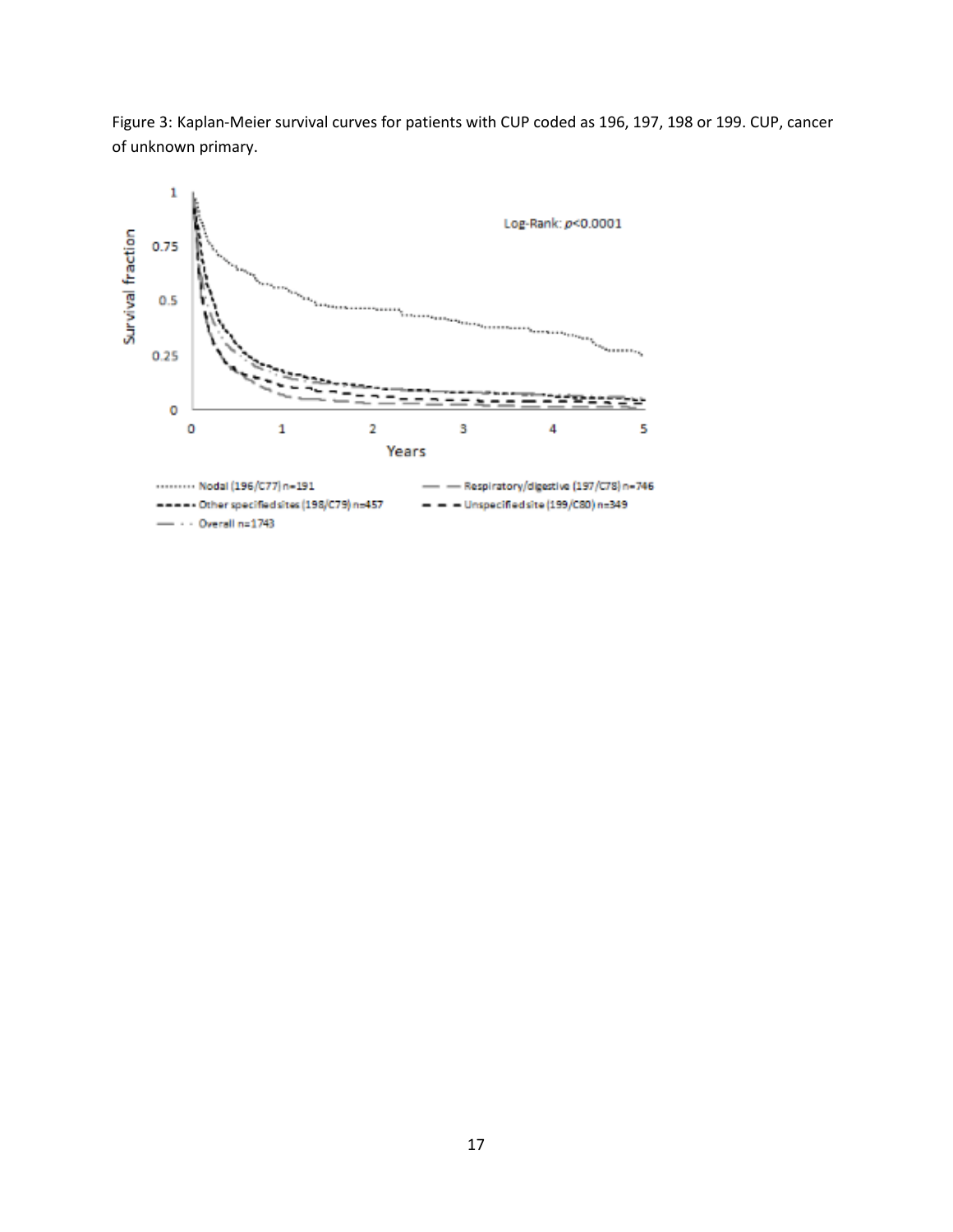

Figure 4: Kaplan-Meier survival curves of CUP patients with (A) adenocarcinoma, (B) squamous cell carcinoma, (C) unspecified carcinoma, or (D) undifferentiated histology. CUP, cancer of unknown primary.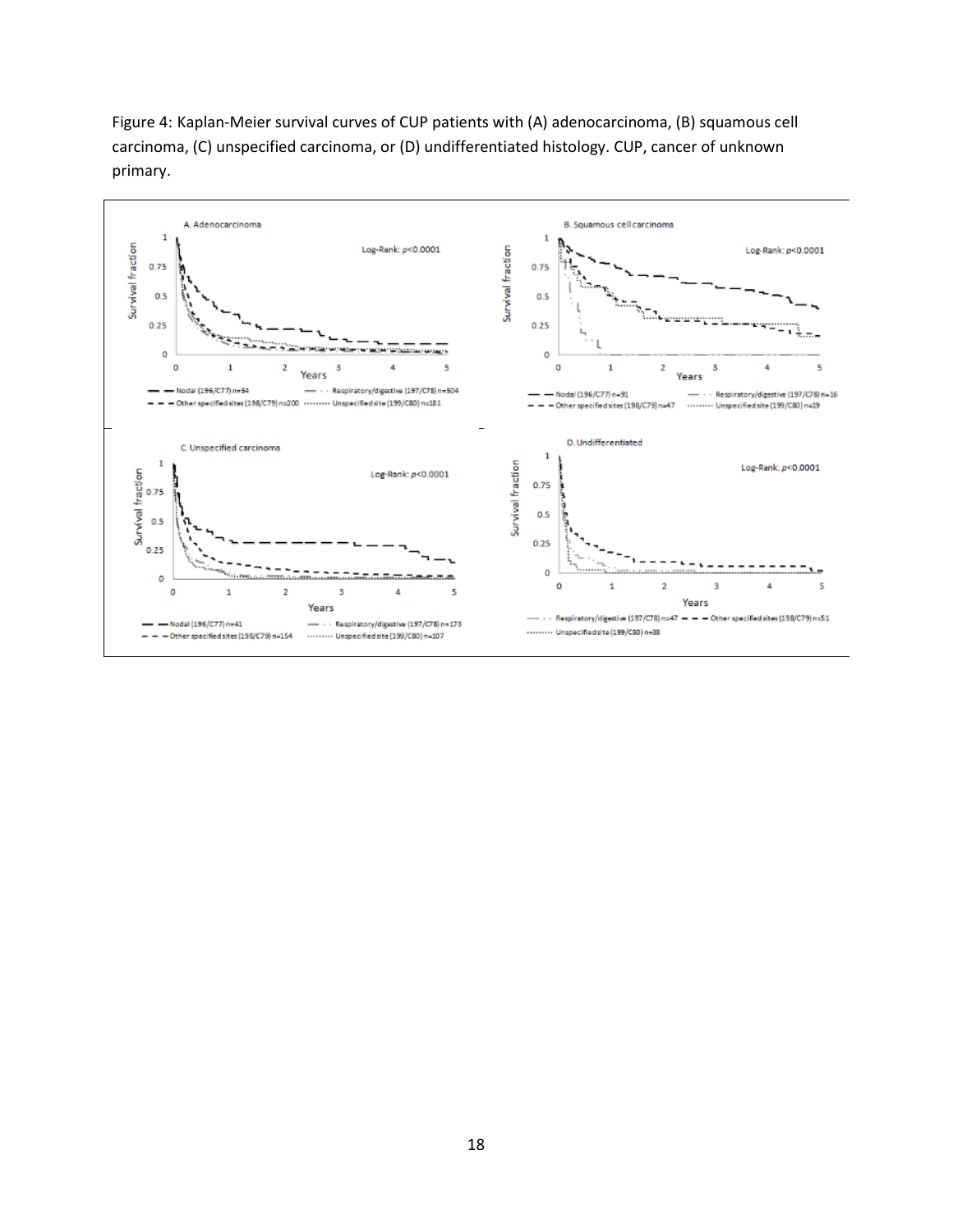#### **References**

1. Pavlidis N, Pentheroudakis G. Cancer of unknown primary site. Lancet. 2012 Apr;379(9824):1428-35.

2. Pavlidis N, Briasoulis E, Pentheroudakis G, Grp EGW. Cancers of unknown primary site: ESMO Clinical Practice Guidelines for diagnosis, treatment and follow-up. Annals of Oncology. 2010 May;21:v228-v31.

3. Greco FA, Oien K, Erlander M, Osborne R, Varadhachary G, Bridgewater J, et al. Cancer of unknown primary: progress in the search for improved and rapid diagnosis leading toward superior patient outcomes. Annals of Oncology. 2012 Feb;23(2):298-304.

4. Vandergaast A, Verweij J, Henzenlogmans SC, Rodenburg CJ, Stoter G. Carcinoma of unknown primary - identification of a treatable subset. annals of oncology. Annals of Oncology. 1990;1(2):119-22.

5. Abbruzzese JL, Lenzi R, Raber MN, Pathak S, Frost P. The biology of unknown primary tumors. Seminars in Oncology. 1993 Jun;20(3):238-43.

6. Abbruzzese JL, Abbruzzese MC, Hess KR, Raber MN, Lenzi R, Frost P. Unknown primarycarcinoma - natural-history and prognostic factors in 657 consecutive patients. Journal of Clinical Oncology. 1994 Jun;12(6):1272-80.

7. Hainsworth JD, Fizazi K. Treatment for Patients With Unknown Primary Cancer and Favorable Prognostic Factors. Seminars in Oncology. 2009 Feb;36(1):44-51.

8. Pavlidis N, Petrakis D, Golfinopoulos V, Pentheroudakis G. Long-term survivors among patients with cancer of unknown primary. Critical Reviews in Oncology Hematology. 2012 Oct;84(1):85-92.

9. Hemminki K, Bevier M, Hemminki A, Sundquist J. Survival in cancer of unknown primary site: population-based analysis by site and histology. Annals of Oncology. 2012 Jul;23(7):1854- 63.

10. Hemminki K, Riihimaki M, Sundquist K, Hemminki A. Site-specific survival rates for cancer of unknown primary according to location of metastases. International Journal of Cancer. 2013 Jul;133(1):182-9.

11. Randen M, Rutqvist LE, Johansson H. Cancer patients without a known primary: Incidence and survival trends in Sweden 1960-2007. Acta Oncologica. 2009;48(6):915-20.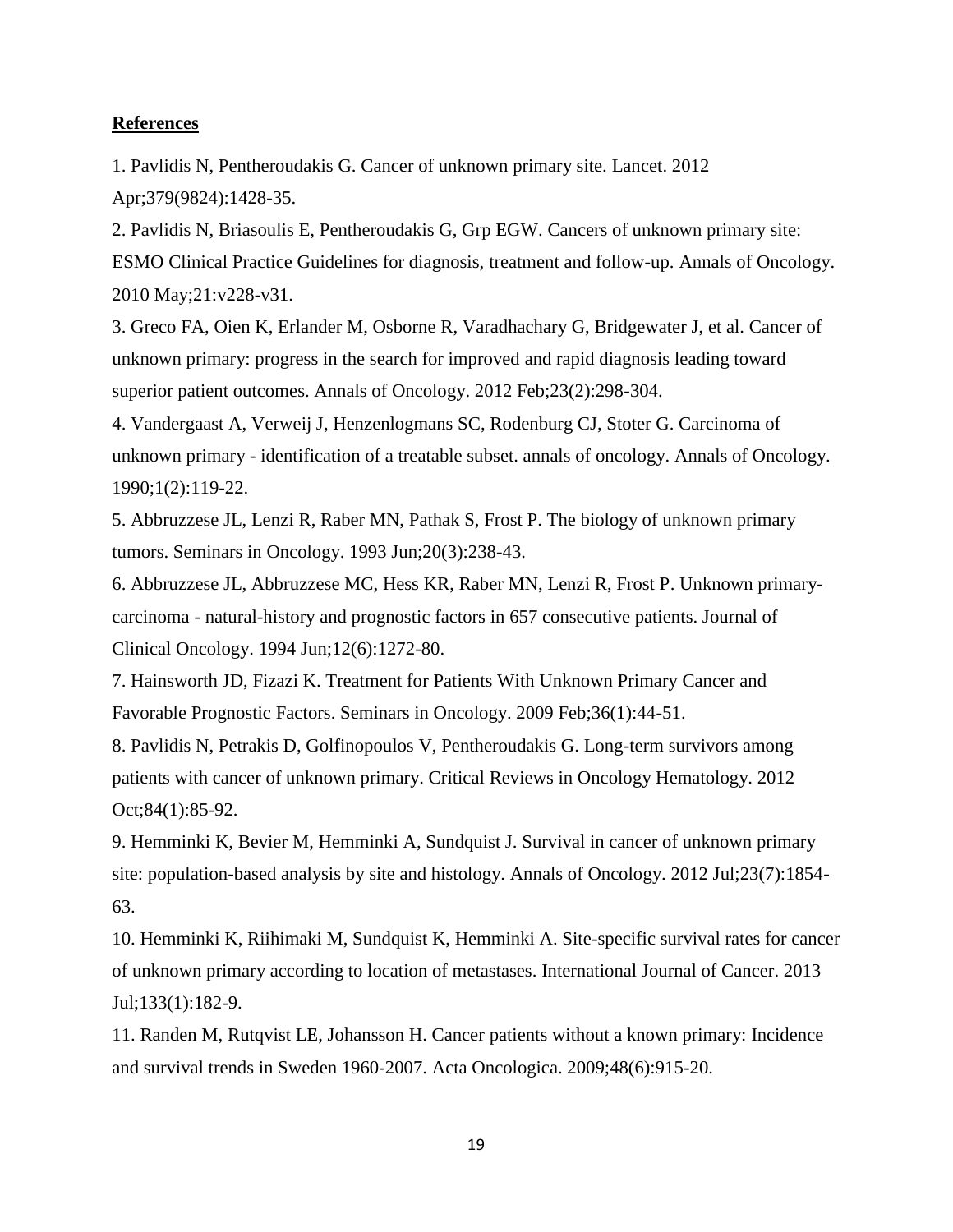12. Shu XC, Sundquist K, Sundquist J, Hemminki K. Risk of cancer of unknown primary among immigrants to Sweden. European Journal of Cancer Prevention. 2012 Jan;21(1):10-4.

13. Hall S, Schulze K, Groome P, Mackillop W, Holowaty E. Using cancer registry data for survival studies: the example of the Ontario Cancer Registry. Journal of Clinical Epidemiology. 2006 Jan;59(1):67-76.

14. Brustugun OT, Helland A. Rapid reduction in the incidence of cancer of unknown primary. A population-based study. Acta Oncologica. 2014 Jan;53(1):134-7.

15. Brewster DH, Lang J, Bhatti LA, Thomson CS, Oien KA. Descriptive epidemiology of cancer of unknown primary site in Scotland, 1961-2010. Cancer Epidemiol. [Article]. 2014 Jun;38(3):227-34.

16. Loffler H, Puthenparambil J, Hielscher T, Neben K, Kramer A. Patients With Cancer of Unknown Primary A retrospective analysis of 223 patients with adeno carcinoma or undifferentiated carcinoma. Dtsch Arztebl Int. [Article]. 2014 Jul;111(27-28):481.

17. Riihimaki M, Hemminki A, Sundquist K, Hemminki K. Causes of death in patients with extranodal cancer of unknown primary: searching for the primary site. BMC Cancer. [Article]. 2014 Jun;14.

18. Greco FA, Oien K, Erlander M, Osborne R, Varadhachary G, Bridgewater J, et al. Cancer of unknown primary: progress in the search for improved and rapid diagnosis leading toward superior patient outcomes. Ann Oncol. [Review]. 2012 Feb;23(2):298-304.

19. Varadhachary GR, Raber MN. Cancer of Unknown Primary Site. N Engl J Med. [Review]. 2014 Aug;371(8):757-65.

20. Pavlidis N, Fizazi K. Carcinoma of unknown primary (CUP). Critical Reviews in Oncology Hematology. 2009 Mar;69(3):271-8.

21. Fizazi K, Greco FA, Pavlidis N, Pentheroudakis G, Grp EGW. Cancers of unknown primary site: ESMO Clinical Practice Guidelines for diagnosis, treatment and follow-up. Annals of Oncology. 2011 Sep;22:vi64-vi8.

22. Massard C, Loriot Y, Fizazi K. Carcinomas of an unknown primary origin-diagnosis and treatment. Nature Reviews Clinical Oncology. 2011 Dec;8(12):701-10.

23. Amela EY, Lauridant-Philippin G, Cousin S, Ryckewaert T, Adenis A, Penel N. Management of "unfavourable" carcinoma of unknown primary site: Synthesis of recent literature. Critical Reviews in Oncology Hematology. 2012 Nov;84(2):213-23.